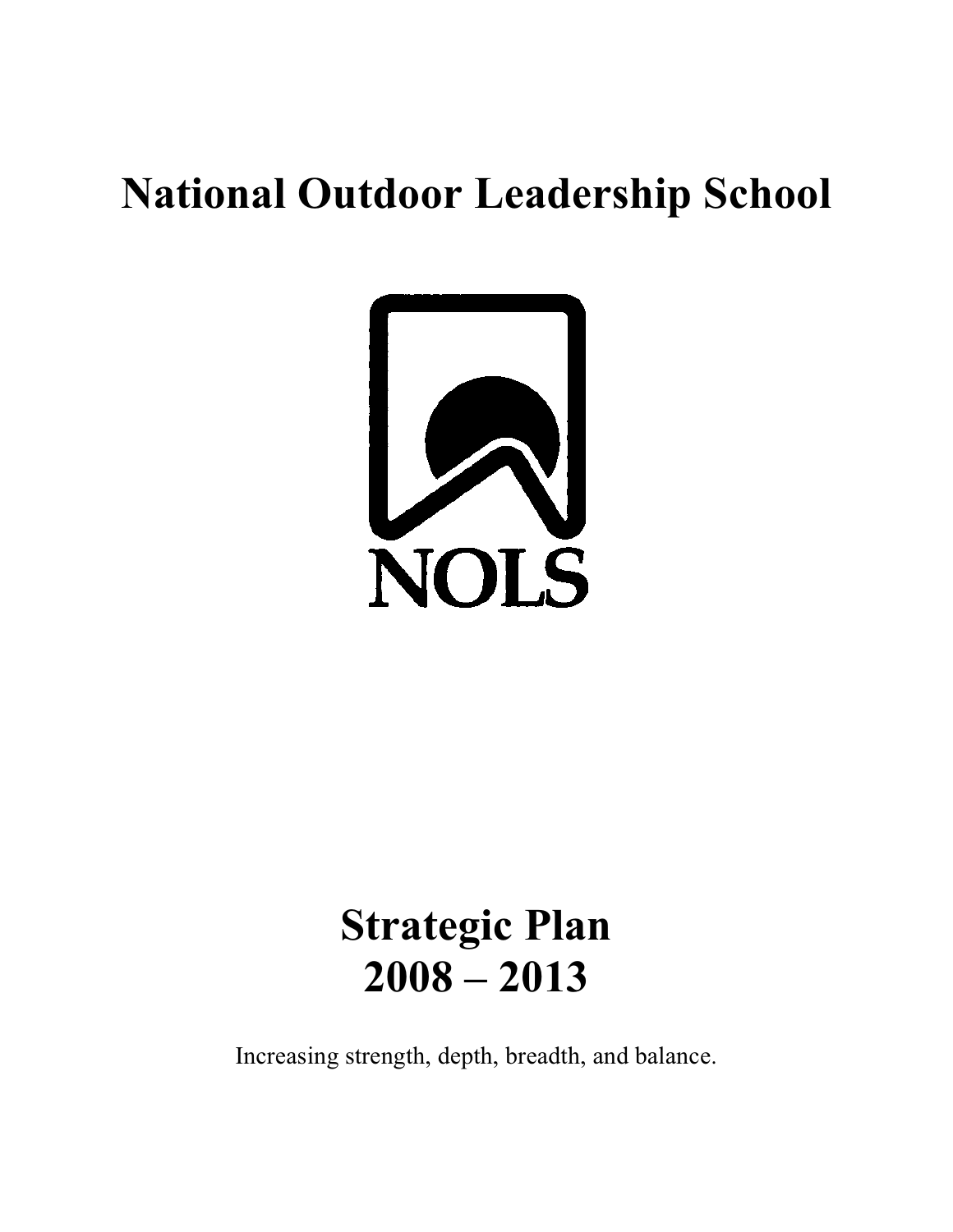# **Mission, Values, Context, and a Summary of Objectives**

The plan that follows is the product of a broad community effort that took place over nearly one year. This plan is our long-term guide for the 2009–2013 fiscal years at NOLS. The predominant story is that we will remain committed to the school's mission and core values, which underwent no changes in this planning process.

The mission of the National Outdoor Leadership School is to be the leading source and teacher of wilderness skills and leadership that serve people and the environment.

The NOLS staff, students, trustees, and alumni share a commitment to wilderness, education, leadership, safety, community, and excellence. These values define and direct who we are, what we do, and how we do it.

Our basic plan is straightforward—we will continue to focus substantially on what we have been doing, do it better, reach a broader audience, and remain a leader in our field.

While our mission states that we are both a leading *source* and *teacher* of wilderness skills and leadership, our primary emphasis has been, and will continue to be, as a teacher. We are an organization of committed educators and we are passionate about our students and the student experience. Our student outcomes are excellent, and demand for our courses exceeds what we can currently supply. Our staff and faculty are outstanding and dedicated. During the next five years we will continue to teach in and for the wilderness.

Our sense of community is strong. Our finances are in balance and our alumni are supportive. We will continue to build a better world by developing active, positive leaders who have experienced and who value wilderness.

The NOLS community takes pride in the success it has achieved in pursuing its values and fulfilling its mission, but we recognize in this plan that our horizons for educating students and for wilderness stewardship can be broader, its impact more significant, and its strengths greater. Global and local needs for leadership and environmental awareness and responsibility are compelling.

Contained in this plan are **five goals of strategic significance** that will strengthen, broaden, and deepen NOLS. These five areas are not new, but they are our focus areas for greatest change in the coming years. These interdisciplinary objectives will permeate what we do, affecting the annual plans and daily decisions of each operating department. These focus areas are:

- **1. Staff Excellence**
- **2. Diversity**
- **3. Evidence-Based Curriculum Development**
- **4. Environmental Stewardship**
- **5. Philanthropic Support**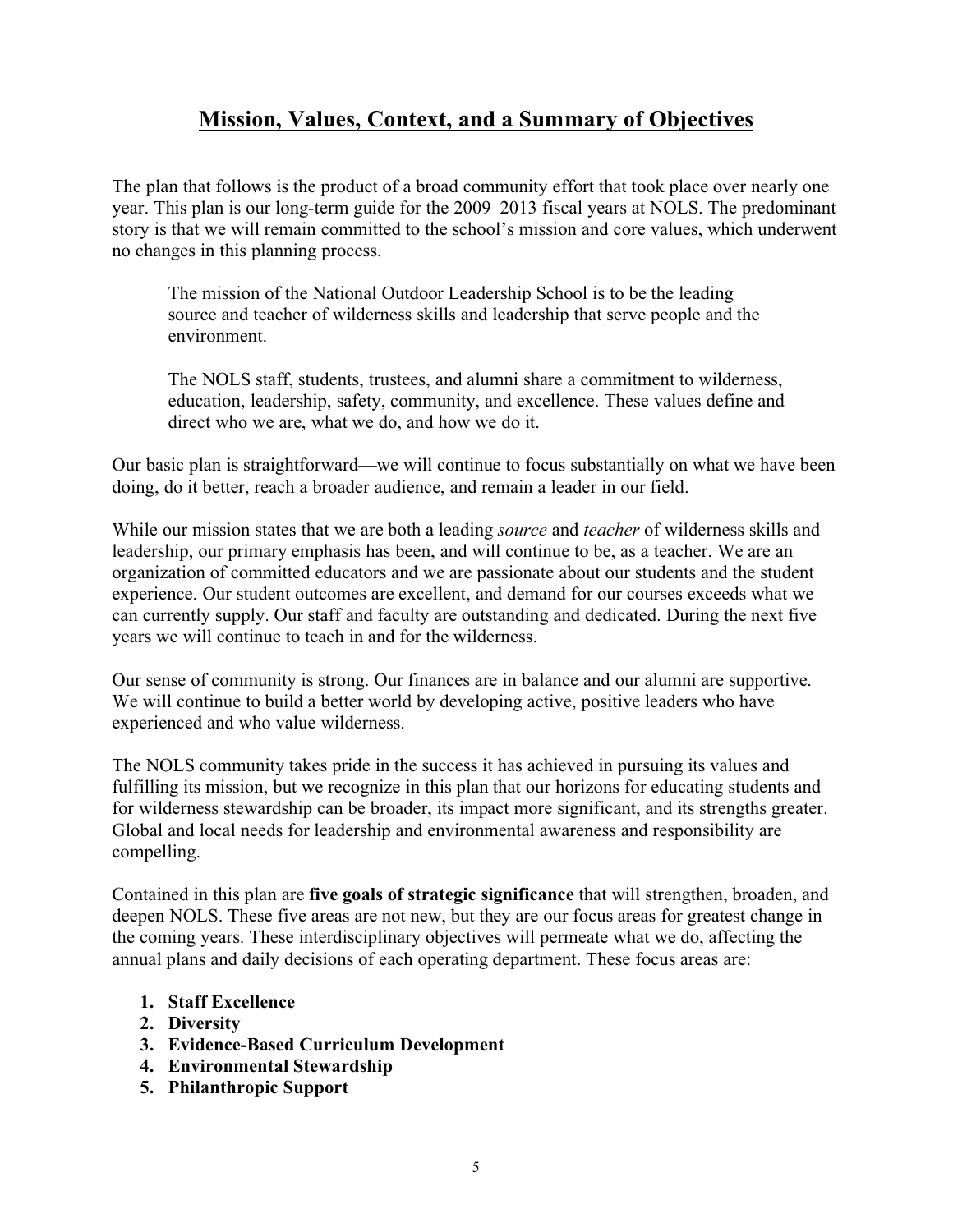In addition to the primary focus areas above, the coming years will see considerable attention directed toward six natural focus areas that support and enhance our mission and core values. We anticipate that there will be less significant change in these areas. We will be responsible in our daily efforts to ensure our continuing excellence and improvement in all of them. These areas are:

- **Students**
- **Risk Management**
- **Access to Wilderness Classrooms**
- **Technology**
- **Expanding Brand Awareness**
- **Financial Equilibrium and Strength**

We will pursue our core activities and these goals within the context of a budget framework intended to ensure the long-term vitality and financial equilibrium of NOLS. This is a growth plan constrained by our commitment to excellence and the availability of faculty, classroom, and financial resources. NOLS recognizes that prudently managed growth can be beneficial and is consistent with its mission. By growing, NOLS can educate larger numbers of students, increase our impact, enrich faculty and staff careers, deliver operating economies of scale, add sophistication to our program, and build philanthropic support. Recognizing that external pressures may require us to adapt, the plan makes the following central operating assumptions:

- With vigilant attention to the maintenance of our quality standards, student days will grow annually by an average of 3% from the end of 2007—a nearly 20% increase by the end of 2013. Faculty, staff, course offerings, wilderness classroom access, technological tools, marketing and enrollment, and facilities will grow commensurately in sophistication and scope.
- We will manage NOLS to annually increase our net assets by 3% of total operating revenue. This is a level that, based on recent experience, will maintain NOLS' buildings and facilities and fund adequate operating reserves. Embedded in this margin target are the achievement of the strategic goals and the utilization of philanthropic revenue to fund a growing share of operations.
- Branch enhancements and new operating areas are planned along with meeting classroom needs for WMI, but no major new capital projects are funded by operations during the five years.

Setting goals, mapping routes, assigning responsibility, achieving objectives, and adapting are core NOLS skills. Through its annual budget cycles, daily execution, and trustee meetings, NOLS will map its routes toward the objectives set in this plan; define checkpoints and timelines; assign responsibilities; chart progress; and adapt. In the end, however, it is only a plan. In classic NOLS fashion, we will lead the school by relying on common sense, good judgment, our values and purpose, and commitment to stewardship.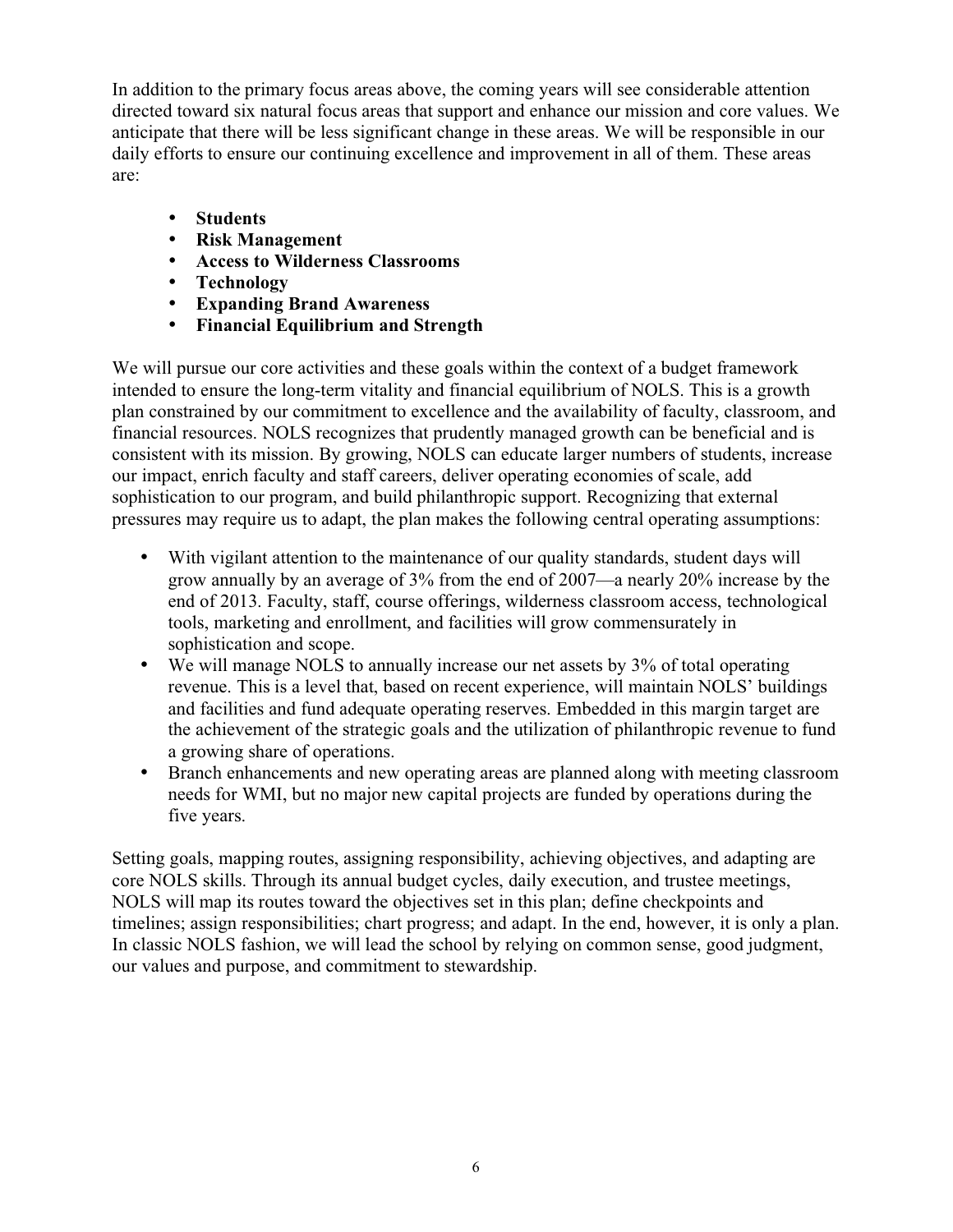# **Goals of Strategic Significance**

Attention to NOLS' mission and core values—wilderness, education, safety, community, excellence, and leadership—has made the school a leader in wilderness skills, wilderness medicine, and experiential and leadership education. Continuing improvement, excellence, and leadership in these areas is a central commitment of this plan. We will refine our best practices and focus on outstanding execution. We will remain humble, avoid complacency, and welcome the responsibility of the leadership position that we have attained as an educator.

We will also accept the risks and costs of significantly increasing our attention to the following five initiatives. We shall pursue them with passion and in a manner that is consistent with our mission, values, and the long-term strength of the school. We recognize that they will often be interrelated and cross many operational boundaries within the school. As circumstances require, we may redefine them. They were selected from a broader list—strategic planning must, in part, involve deciding what not to prioritize. These goals were broadly endorsed by our community in the development of this plan; are consistent with NOLS' mission and values; and will broaden, strengthen, and deepen the school.

- **1. Staff Excellence**
- **2. Diversity**
- **3. Evidence-Based Curriculum Development**
- **4. Environmental Stewardship**
- **5. Philanthropic Support**

#### **1. Staff Excellence**

#### The Goal

NOLS attracts and develops excellent staff who are motivated to support and provide exceptional student experiences. To meet future needs, our focus will be both on retention and development of current staff while recruiting additional staff to meet our future needs. To achieve this, NOLS will raise faculty and staff compensation to a level that is comparable to nonprofit peers in outdoor education and closer to other nonprofit organizations of similar size and complexity. Nominal aggregate salary spending will be increased by 10% in calendar year 2008 and again in 2009; 6% in 2010; and at a rate roughly parallel to inflation in 2011 to 2013.

Additional investment will be made in recruitment; initial and continuing instructor training; communications with staff and instructors; analysis and refinement of staff travel plans; and career mentoring, development, and planning.

These compensation and spending increases will depend on the simultaneous achievement of the school's goals for annual net asset gains as a percentage of revenues (3%), the conclusion by the board of trustees and executive director team that they will be sustainable, and the continuing achievement of NOLS' other primary organizational goals.

#### Context

NOLS strives to attract, recruit, and retain the best intown and instructional staff in the outdoor education industry. Exceptional faculty and staff are the lifeblood of the NOLS educational experience. We have a 40-year history of benefiting from the passion and dedication of our staff to implement our mission. The school, out of necessity, also has a long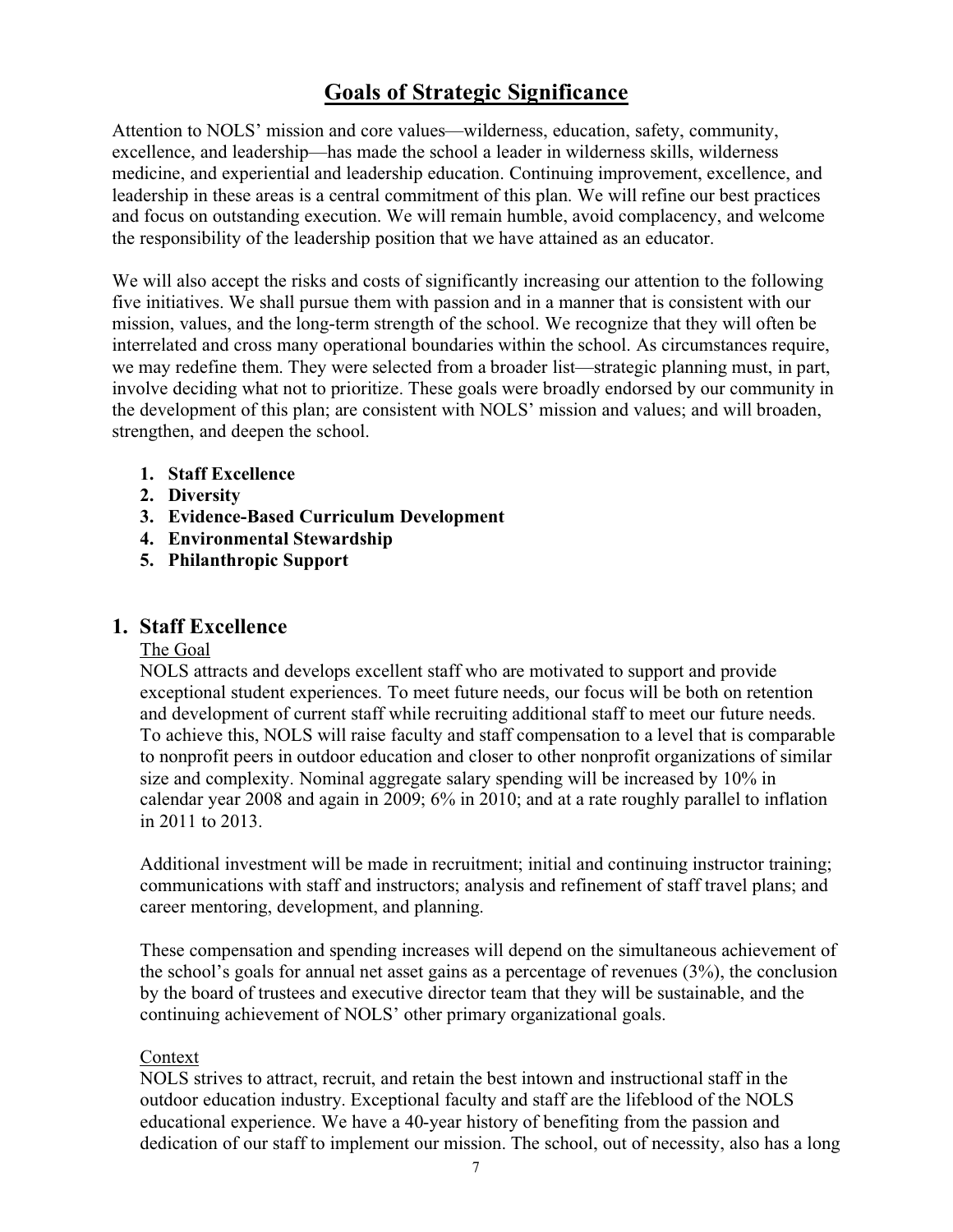history of compensating below nonprofit market rates—relying on passion and dedication to retain and motivate our staff. We believe that NOLS has grown to a scale of operations and philanthropic support that allow us to increase our compensation spending.

#### Implementation

Over the term of this plan, a leading budget priority will be the achievement of this faculty and staff retention-related goal. Dedication, passion, and the quality of our mission, values, program, students, and community will, however, remain the primary motivators for our faculty and staff. Thus, the achievement of this plan in its totality is meant to strengthen those bonds and improve staff recruitment and retention.

Clear communication with faculty and staff will continue to be a priority for the term of this plan and thereafter. Through staff meetings, individual assessments, and feedback discussions, faculty and staff should understand how their work is perceived, what additional training is available, how their careers with NOLS can be expected to evolve, and what opportunities for additional work and advancement will realistically be available to them.

Recognizing that many NOLS staff will inevitably move into new careers, more attention will also be directed in each annual plan toward the development of career counseling and networking services to assist employees as they further their career at NOLS or assist them in their pursuit of different career opportunities. As staff transition away from NOLS, we will encourage ongoing relationships as volunteers, alumni supporters, and part-time instructors.

## **2. Diversity**

## The Goal

NOLS' students, faculty, and staff will come from more diverse backgrounds. It is a central objective of this plan for NOLS to broaden the scope of its focus beyond its traditional audiences.

We will enhance the strength, and breadth of appeal, of our current curriculum and programs by expanding and adapting them to address a student body, faculty, and staff from more diverse backgrounds. This effort will be additive—recognizing and maintaining the excellence and effectiveness of the program we currently offer.

We will maintain the current level of financial aid as a percentage of tuition revenue and distribute aid through a program managed to support our diversity goals.

Assuming continuing trends, and to implement our diversity efforts, we recognize that NOLS will need to further develop standards and tools for the selection of admitted students at times when the number of applicants exceeds the number of class spaces that we can offer. Our goal shall be to maximize the number of students most likely to benefit from a NOLS education.

## **Context**

We believe that multiple perspectives and experiences are essential to learning. NOLS wishes to be an inclusive community and respects the differences that make each of us unique. We believe that our mission and values should be relevant and important to all people and that we will increase our impact by reflecting the perspectives and needs of diverse communities in our curriculum and program. By diversity, we mean differences encompassing ethnicity, race, socio-economic background, gender, sexual orientation, faith, age, and national origin.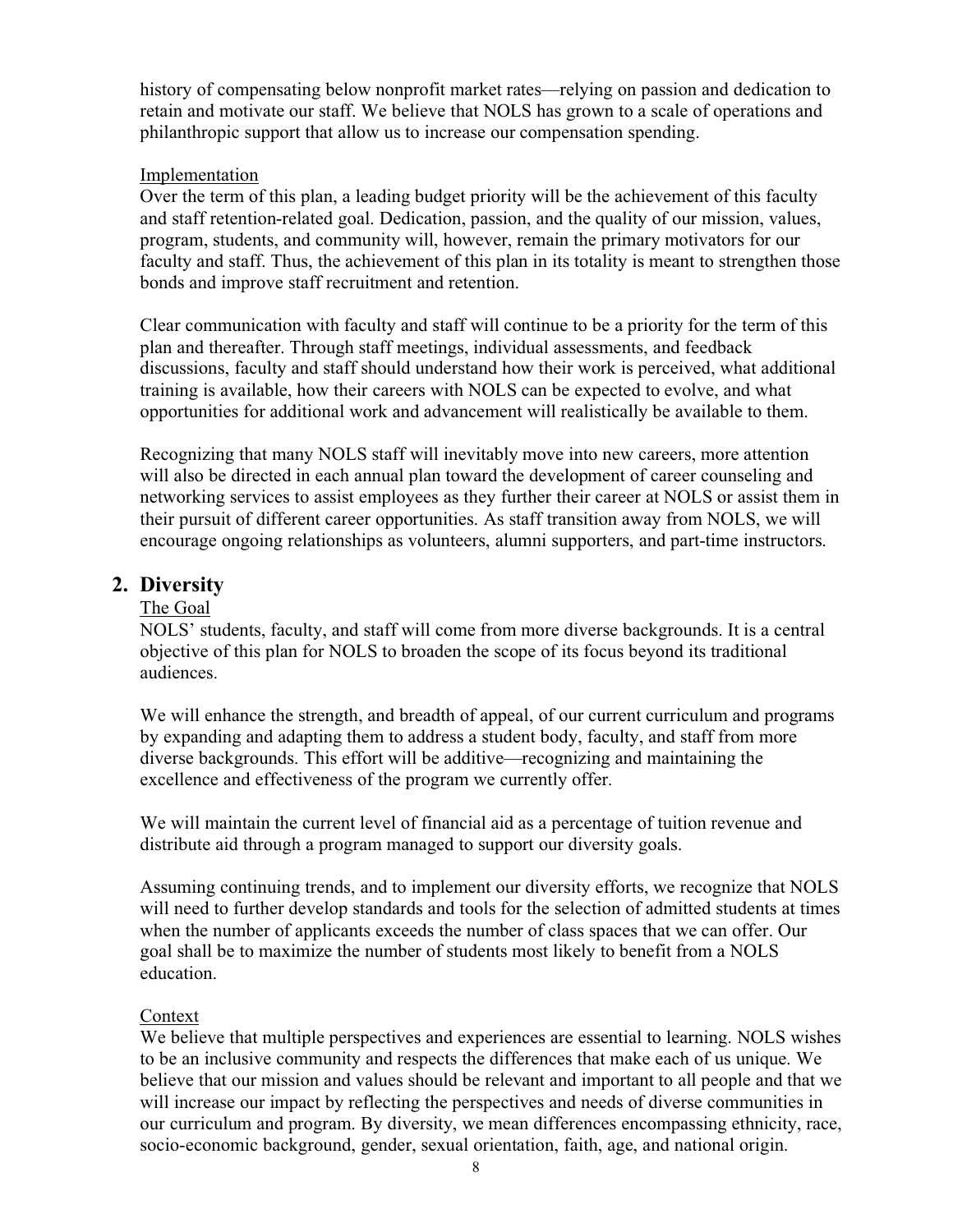We also believe that diversifying the markets from which NOLS draws students and faculty will reduce the volatility in applicant numbers, strengthen the school, and support our mission. Accordingly, this plan anticipates significant further growth at NOLS Pro, at WMI, and in admission of students from outside the United States.

We believe these initiatives will also increase the number of applicants to NOLS. We also anticipate that enhanced marketing by NOLS among students traditionally drawn to the school will generate additional demand. To accommodate increased demand, we expect over the term of this plan to increase student program days by nearly 20% from the start of 2008 to 2013. As detailed elsewhere, this is a rate of growth that we believe is prudent and can be achieved while maintaining our expectations for the excellence of a NOLS education.

It is likely that the demand for NOLS courses will, as it has in certain seasons of the past several years, exceed the supply. This is a dynamic familiar to leading educational institutions and now welcomed by NOLS. We recognize it will pose new challenges and promises to be an advantage we will seek to sustain. Properly managed, it should allow NOLS to admit students more likely to derive substantial benefit from our courses, to operate and grow with less risk, and, in time, to increase our philanthropic support.

#### Implementation

Achievement of this goal will require commitment across the school and the coordinated implementation of numerous enabling efforts. Admission and marketing, curriculum and course development, faculty and staff hiring and training, development, and finance will, for example, all need to involved. The responsibility for the implementation of this goal will rest with every department, the executive director team, and the board of trustees.

Under the direction of the executive director team, the diversity manager will work with each major department in 2008 to implement and/or define credible diversity objectives and necessary enabling programs. These objectives will be reviewed on an annual basis.

The executive director team and admission department, in periodic consultation with the board of trustees, will regularly review, beginning in 2009, NOLS' admission criteria, marketing efforts, and admission outcomes in the context of these diversity goals and this plan taken as a whole.

Financial aid will be an integral part of our diversity plan. We believe that the inclusion in our educational programs of socio-economically less advantaged students and faculty, from urban and especially local wilderness environments, is important to fulfilling our mission. NOLS has only recently attained a scale of operations and level of philanthropic support to be able to offer significant levels of financial aid to students and for faculty training. It is a goal of this plan to sustain the current level of financial aid as a percentage of tuition revenue and to continue to develop and implement our program for the distribution of such aid among our students.

## **3. Evidence-Based Curriculum Development**

#### The Goal

NOLS will improve educational outcomes and impacts for our students through focused curriculum advances in the areas of leadership and environmental studies. We will develop and implement the capacity to collect, evaluate, and use relevant objective data in the design and assessment of what and how we teach.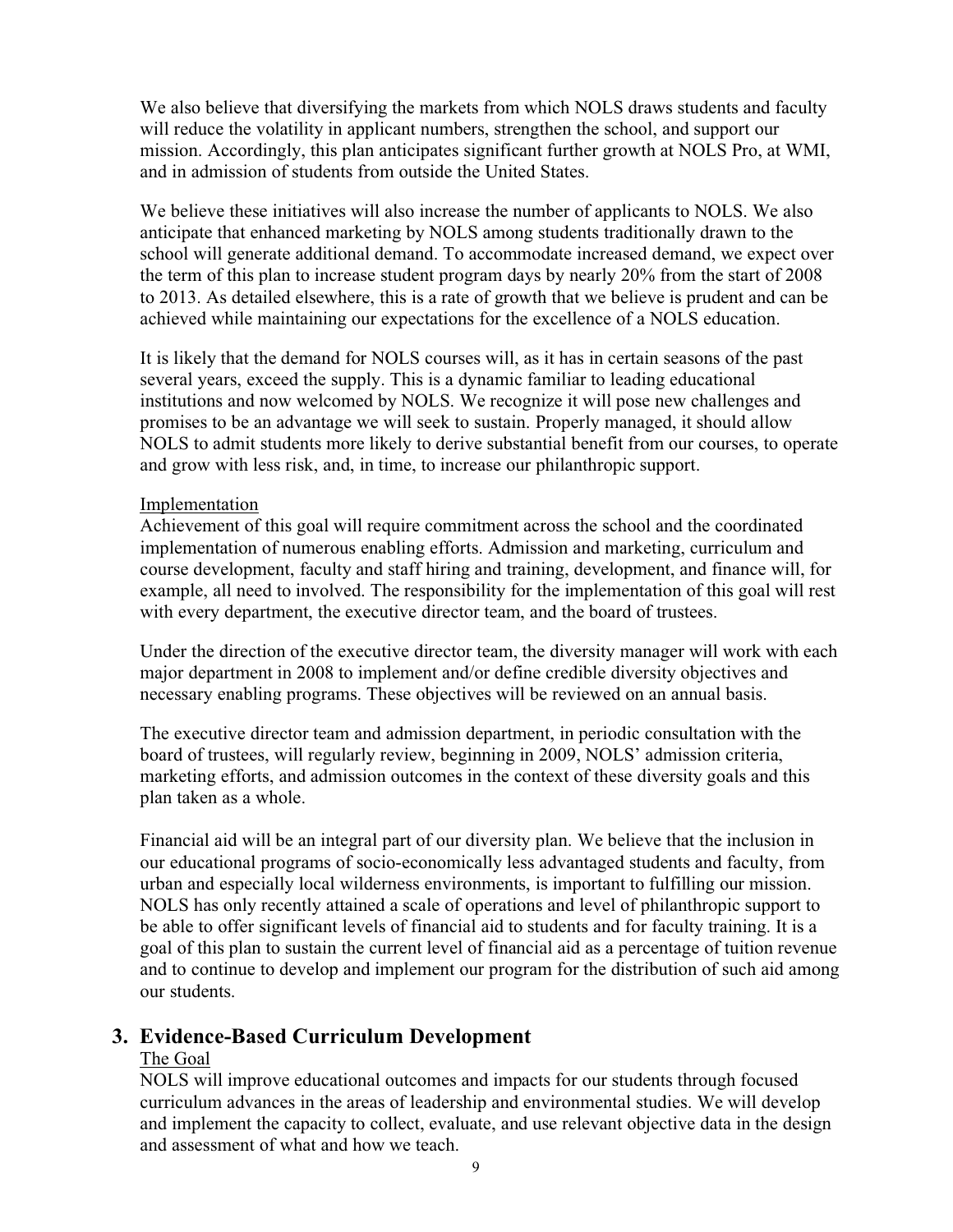#### Context

The experiential learning process is core to the NOLS philosophy of education and this, in turn, is core to our mission. NOLS has pioneered, and today sets the standard for, the collection and use of objective data in outdoor education risk management and regularly encourages independent academic assessments of our educational outcomes. We believe that we can be more effective educators by integrating properly framed, consistently collected, objective evidence in the development and assessment of most all of our activities. We believe that such evidenced-based decision-making will strengthen and complement the spontaneous, spiritual, aesthetic, and ethical dimensions of our community and give further credibility to the process of experiential education. Furthermore, we also believe that leadership and environmental education are cornerstone elements of our education and are a critical part of our brand. It's our desire to strengthen and develop our present curriculum in these areas measured by this evidence-based methodology.

#### Implementation

We will focus on developing the leadership outcomes of our longer courses and those with specific populations with an intention to create developmentally-appropriate program design and instructional strategies. We also acknowledge the need to develop our own staff in concert with this strategy. Concurrently, our environmental studies curriculum will be improved by integrating climate change and sustainability concepts as a core focus. This, in turn, will improve the transferability of college credit while also creating better alignment with departments and curricula in U.S. universities.

By 2013, we plan to have the discipline of evidence-based planning and assessment to be an established part of our curriculum development and delivery and for NOLS to continue to share our learning with the experiential educational community.

## **4. Environmental Stewardship**

## The Goal

Consistent with our mission, values, and strategic and operating goals, NOLS will work diligently to achieve greater sustainability in our use of natural resources. We will role model these changes to encourage our students and partners to adopt sustainable practices.

## Context

In commitment to our core values of wilderness and excellence, NOLS models responsible use of natural resources. We practice and teach the principles of resource stewardship and environmental sustainability, integrating them into student experiences and throughout the global NOLS community. Our students graduate with a strong foundation in Leave No Trace principles and the tools necessary to transfer these values to their frontcountry lives. We actively engage in efforts to protect the natural character of our backcountry classrooms in support of high-quality wilderness experiences for our students.

## Implementation

The achievement of this goal starts with the baseline sustainability audit delivered to the school in February 2008. NOLS will analyze the findings of the report and target goals and timelines for operating departments of the school. These plans will affect how we operate, what we teach, and our outreach efforts.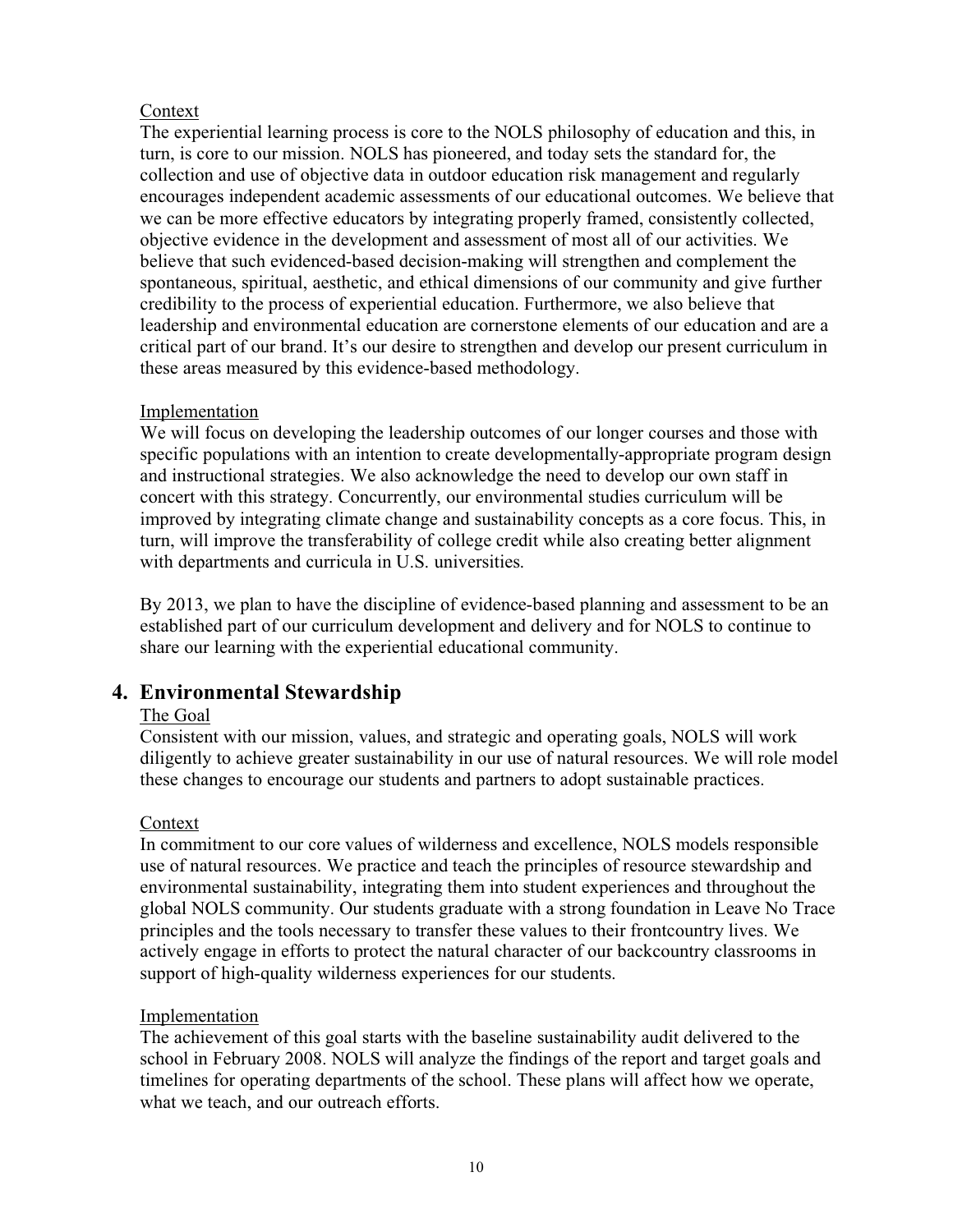## **5. Philanthropic Support**

## The Goal

By 2013, NOLS will grow our philanthropic operating revenue as part of the operating budget by 25% (from the end of 2007). To achieve this goal we will continue to significantly grow our annual fund. In addition, by 2013, NOLS will complete a capital campaign that significantly increases the size of the school's endowment. Subject to further definition of the school's needs and the potential for fundraising in the NOLS community, we anticipate that the campaign goal will be at least \$15 million. It is also our goal for NOLS to end this campaign with a firmer foundation for future growth in philanthropic support.

## **Context**

To pursue its mission as a nonprofit educational institution and to achieve its strategic and operating goals, NOLS must increase the level of recurring philanthropic revenue in its operating budget. The school made very substantial progress during the term of the prior strategic plan in establishing an effective development effort, endowment investment program, and community of alumni support. As a result, it enters this plan period with record philanthropic revenues and student financial aid, a renewed and expanded physical plant, funded operating reserves, and a balance sheet free of net debt.

We cultivate and foster positive long-term relationships among alumni, friends, and families to enhance support for NOLS' educational mission and to advocate for the school in every way—from marketing, to volunteerism, to networking, to commerce, to philanthropic involvement. Our graduates' continued connection to the school makes NOLS successful. Our lifelong relationship with our alumni is a two-way street: we also supply services and connections that alumni value. Personal relationships and alumni data integrity are the cornerstones of our efforts.

To meet the operating and strategic goals of this plan—especially for compensation, diversity, sustainability, and financial equilibrium—NOLS must do more. Funds released from endowment are the surest form of philanthropic support and offer NOLS the greatest latitude for accepting the risks inherent in our goals. We recognize that older secondary schools and colleges enjoy substantially greater support. We shall, therefore, also have as a goal continuing to build a community of support among NOLS' graduates and other potential donors, sufficient to fund increases beyond the term of this plan in the endowment and this target level of combined philanthropic revenue.

## Implementation

By June 2009, the development committee of the board of trustees, development department, and executive director team will define a target amount for the NOLS endowment campaign, a case statement, and a campaign plan. It is our goal to initiate the quiet phase of this campaign by that time. We intend to secure 100% committed participation in the campaign among members of the NOLS board of trustees and of the advisory council. In addition, we will grow the annual fund by an average of 6% per year from the end of 2007 until 2013.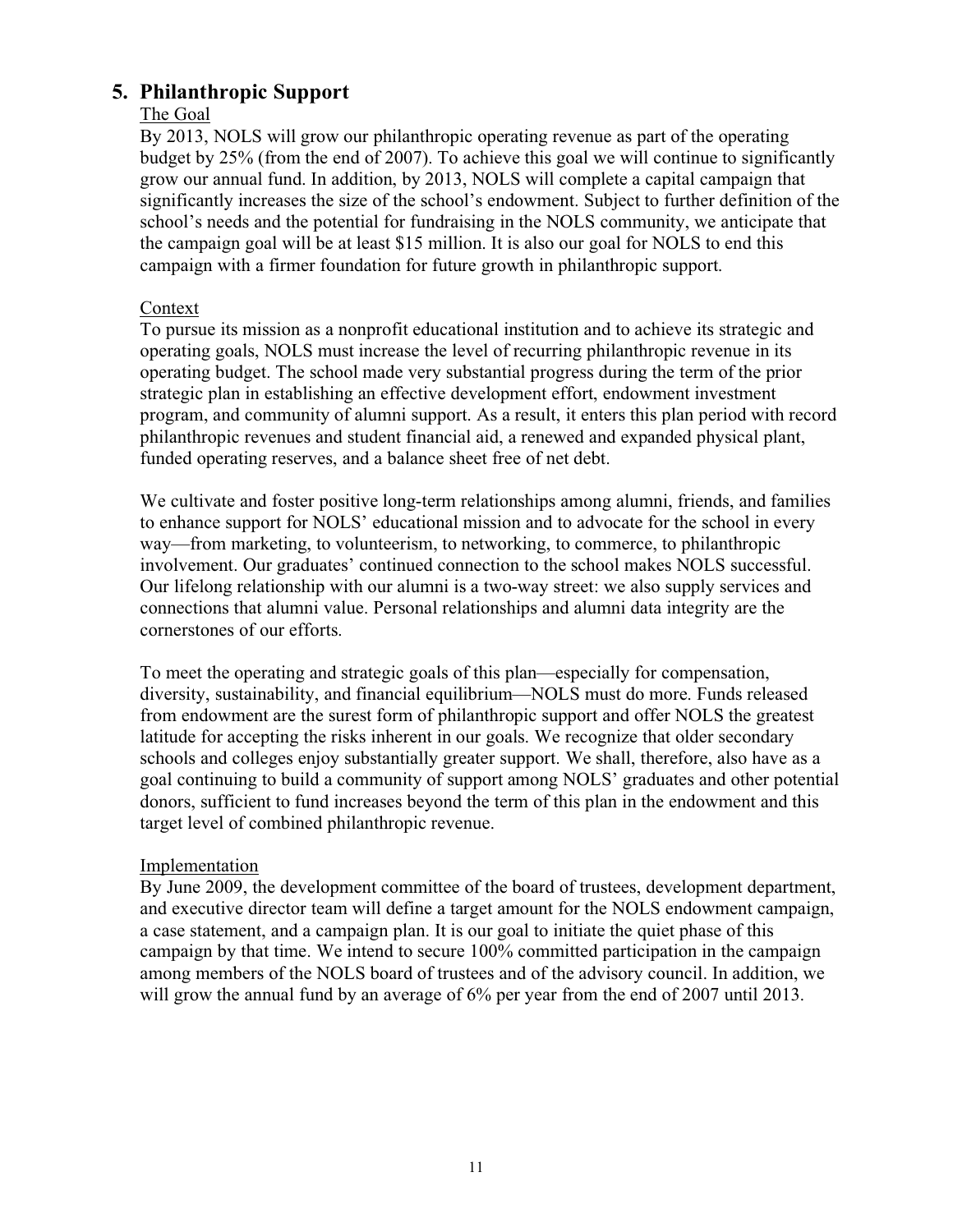# **Detailed Goals and Tactics**

This section contains further goals and tactics for the five primary focus areas of the plan. It also contains goals and objectives for the six other focus areas of this plan that entail less change from present practices.

# **The Focal Points of the Strategic Plan**

## *Goals of Strategic Significance*

- 1. Staff Excellence
- 2. Diversity
- 3. Evidence-Based Curriculum Development
- 4. Environmental Stewardship
- 5. Philanthropic Support

# *Focus Areas for Support and Enhancement*

- 6. Students
- 7. Risk Management
- 8. Access to Wilderness Classrooms
- 9. Technology
- 10. Expanding Brand Awareness
- 11. Financial Equilibrium and Strength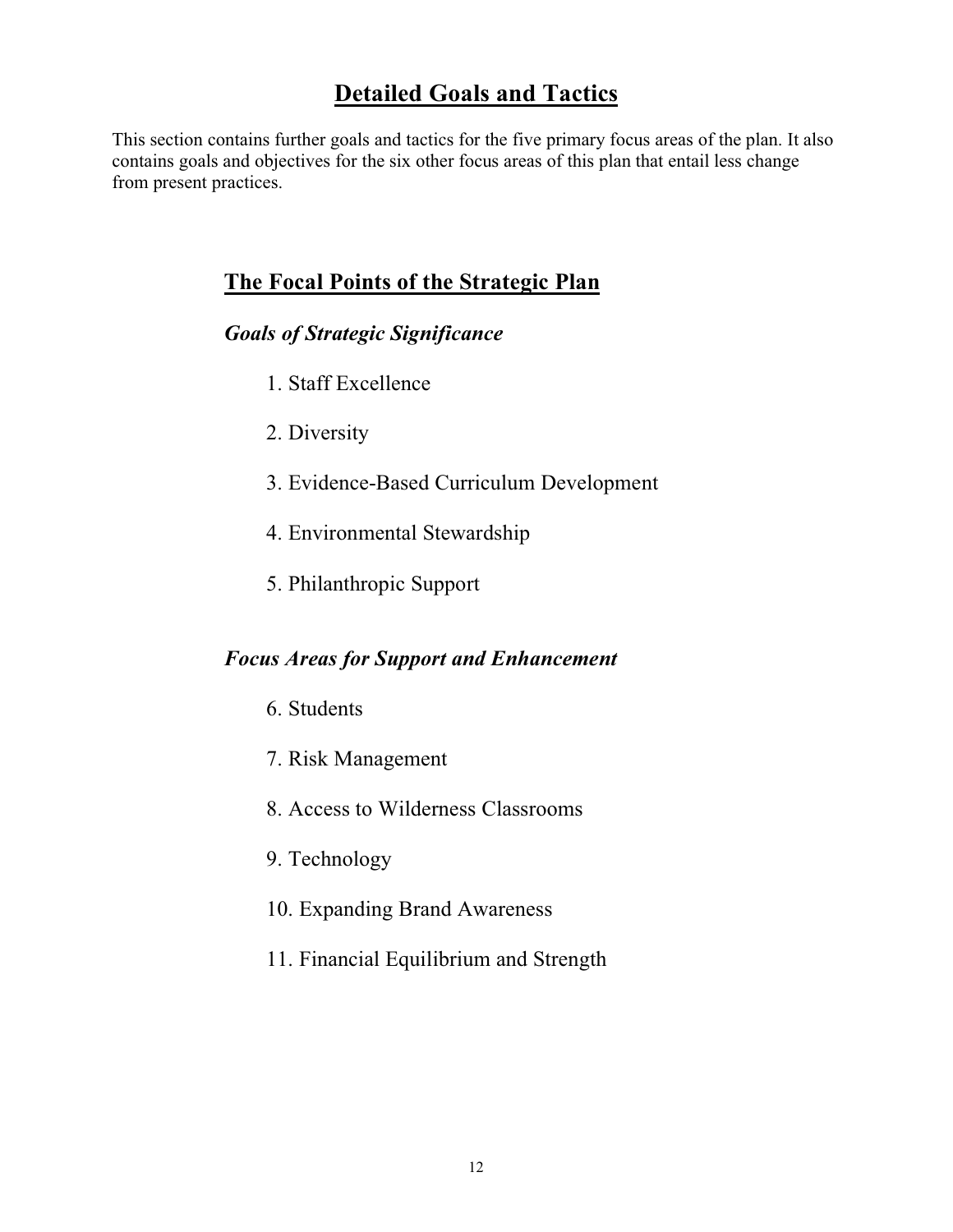# **1. Staff Excellence**

## Further Goals and Tactics

- 1. Staff are valued for their contributions to outstanding student experiences and educational outcomes.
	- a. Compensation

Targeted overall increases of 10%, 10%, and 6% respectively for calendar '08–'10 (28.3% overall) provided that:

- i. the planned increases are sustainable;
- ii. NOLS achieves its financial goals including, without limitation, annual net asset gains of 3% or greater; and,
- iii. NOLS continues to achieve organizational success.

Budgeted increases from '11–'13 will roughly parallel inflation rates as NOLS addresses other strategic priorities. This also relies on such increases being sustainable.

- b. Travel expenses: Review effectiveness of travel plan and make adjustments as appropriate and affordable.
- c. Performance appraisal: All employees receive at least one comprehensive performance appraisal annually that provides growth-oriented positive and constructive feedback.
- d. Staff advisory work groups: Staff advisory work groups (intown, field staff, and WMI instructors) inform decision-making on compensation and other issues.
- e. Review effectiveness of faculty programs such as Annual Field Program (AFP), WMI Annual Position (WAP), Instructor Development Fund (IDF), and Recognition of Professional Experience (ROPE) and make adjustments as appropriate.
- 2. NOLS recruits excellent staff.
	- a. Compensation goal referenced in 1(a) above has focus, in part, on entry-level compensation for intown staff and WMI and NOLS faculty ensuring that NOLS attracts the best new staff.
	- b. Instructor Course (IC) enrollment equals at least 25% of the projected number of field staff for the year.
	- c. IC scholarships represent 50% of overall IC tuition.
	- d. Establish merit-based scholarship programs with four partnership colleges/universities. Scholarship will cover the full tuition for an IC.
	- e. Publications: Opportunities for working at NOLS as intown staff and faculty featured in various NOLS publications, e-news, and web media.
	- f. We will increase numbers of WMI/NOLS field instructor crossover staff.
	- g. Grow our WMI faculty to meet future needs.
	- h. Staffing office expands its resources to include recruitment/mentorship position.
	- i. Initiate and offer yearly New Zealand Instructor Course until sufficient local New Zealand and Australian staff needs are met.
	- j. Achieve our staff diversity goals as outlined in the diversity strategic goal.
- 3. NOLS develops its best staff.
	- a. Development: NOLS will offer its staff comprehensive career development from the hiring process forward, including ongoing mentoring, coaching, and a dynamic staff seminar program to both enable staff to grow and NOLS to meet staffing needs.
	- b. Opportunities/succession: Supervisors will collaborate with our best staff to identify appropriate new opportunities for staff to remain challenged and invested in the NOLS mission, to ensure a system of effective succession, and to provide rewarding career opportunities.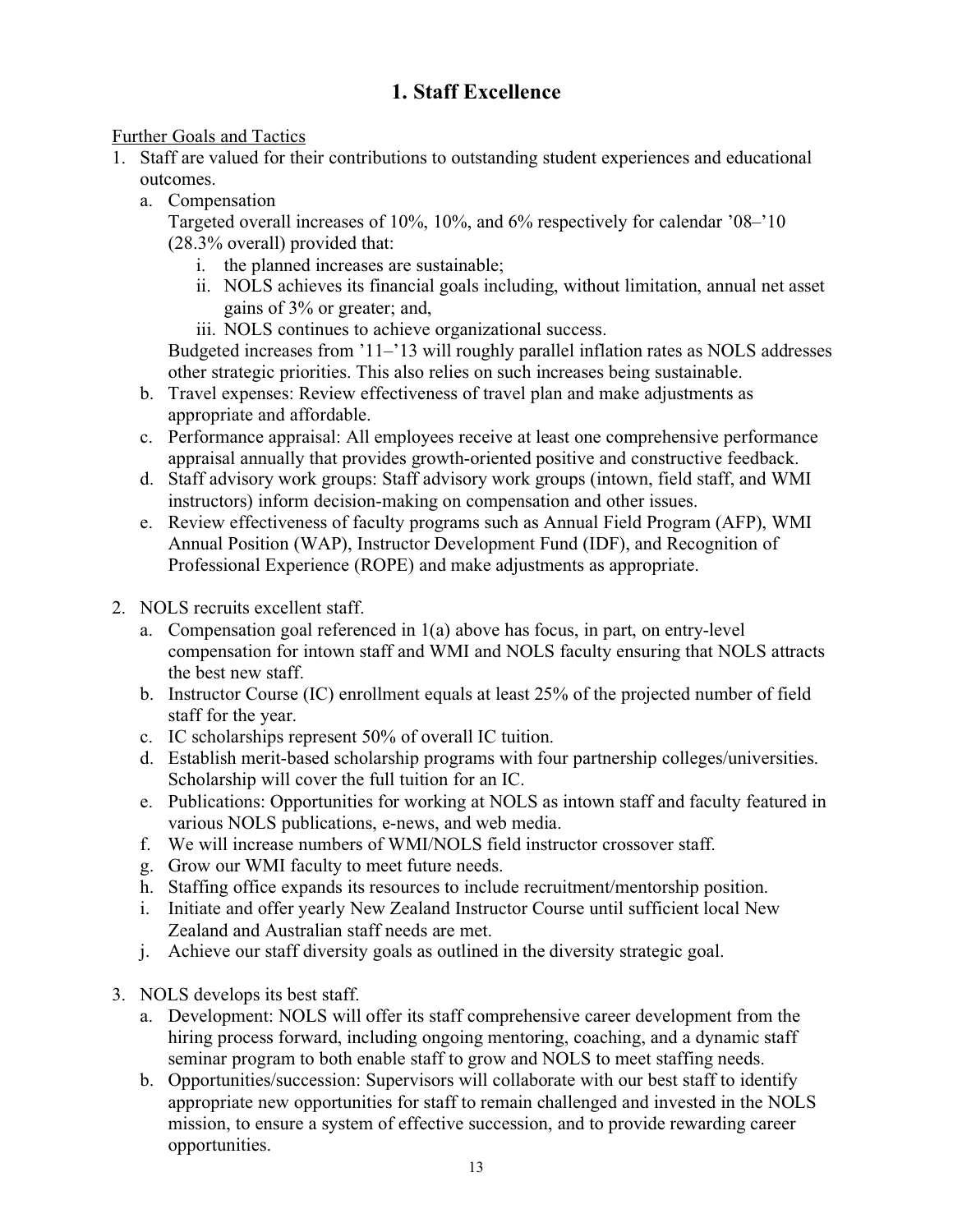- c. Annual field staff meeting: We will continue to organize a WMI annual staff meeting and we will also initiate an annual field staff meeting with a strong emphasis on Annual Field Program staff attending as a means of providing continuing education for all field staff.
- d. New employee orientation: Human resources will offer new employee orientation on a seasonal basis.

# **2. Diversity**

- 1. Diversity in our student body is prioritized and supported by scholarships.
	- a. Scholarships will increase at a minimum as a percent of total tuition revenue for traditionally underserved communities.
	- b. Formalize our present partnerships and develop partnerships at each NOLS location.
	- b. Alumni of diverse backgrounds will serve as alumni reps.
	- c. The percent of ethnic, racial, and international catalog, NOLS Pro, and WMI students will increase 30%. (FY07 % x  $1.30 = 2013$  %).
	- d. Women students on catalog and NOLS Pro courses will increase to 40% by 2013.
	- e. WMI courses will aim for overall gender balance by 2013.
- 2. Staff Training
	- a. Develop diversity curriculum materials for the *Wilderness Education Notebook*.
	- b. Provide diversity training on the Instructor Course and at program supervisor meetings. Use these and other opportunities to educate and set clear expectations of working with a diverse audience.
	- c. Develop a train-the-trainer program for program supervisors and school directors so that they can be a training resource at our various locations.
- 3. Diversity is reflected in the membership of our board of trustees.
- 4. Diversity is reflected in our faculty.
	- a. The percent of ethnic, racial, and international faculty will increase by 20%. (FY07 % x  $1.20 = 2013\%$
	- b. Women faculty will increase to 40% by 2013.
- 5. Diversity is reflected in our intown staff.
	- a. The percent of ethnic, racial, and international directors will increase by 40%. (FY07 % x  $1.40 = 2013\%$
	- b. Women directors will equal or exceed 40% by 2013.
	- c. The percent of ethnic, racial, and international mid-level managers (Level E, D and DE or non-U.S. equivalent) will increase by 20%. (FY07 % x  $1.20 = 2013$  %)
	- d. Women mid-level managers will equal or exceed 40% by 2013.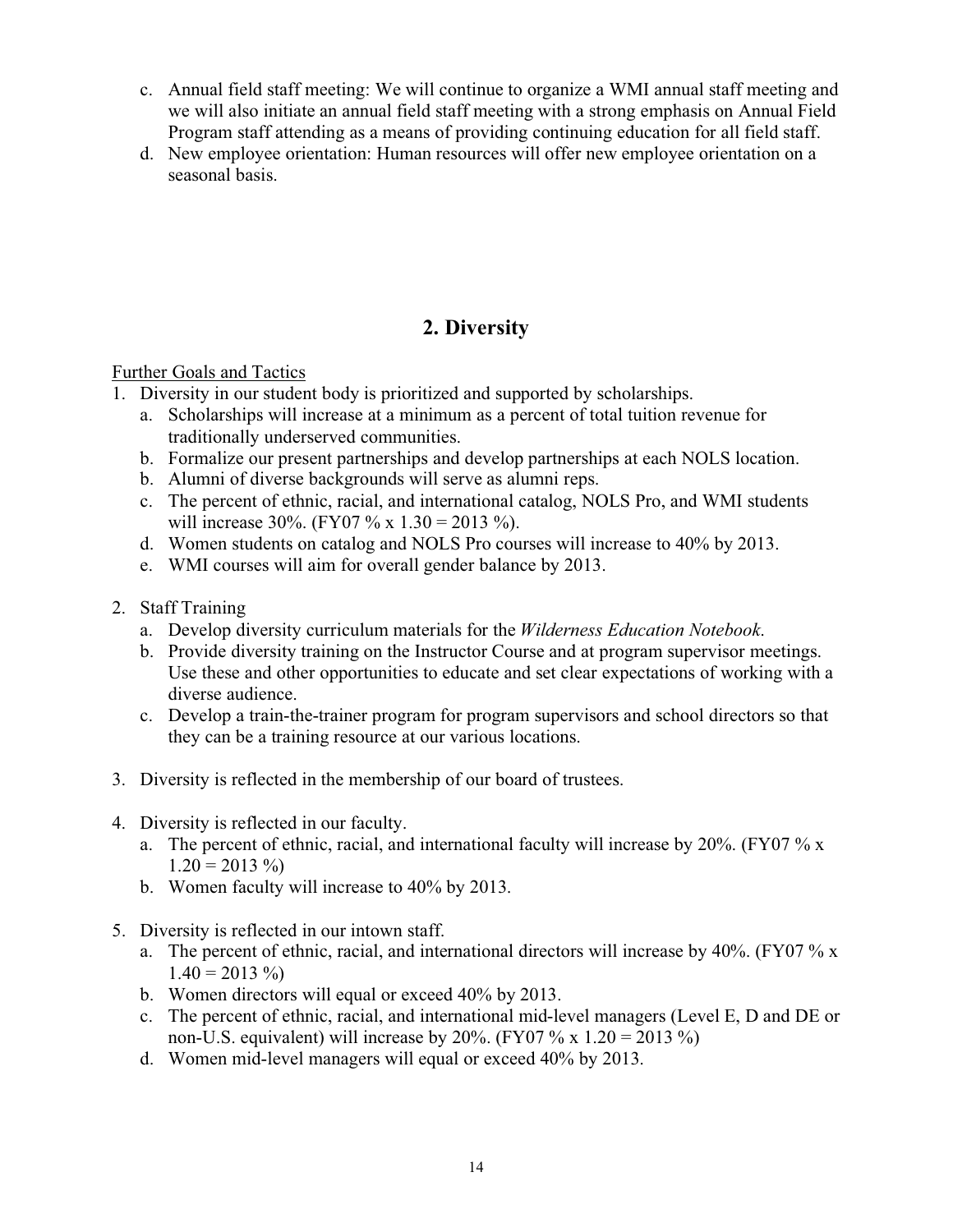# **3. Evidence-Based Curriculum Development**

## Further Goals and Tactics

- 1. We will develop a new objective Course Quality Survey to assess how well we accomplish our mission on all traditional NOLS courses, and to continue generating a baseline for measuring the effectiveness of new program design and instructional strategies.
- 2. We will adapt our leadership curriculum to the learning needs of specific populations of students, creating developmentally appropriate teaching strategies and tools.
- 3. We will improve the quality of our environmental studies curriculum, developing student outcomes and teaching tools to support those outcomes.
	- a. We will integrate climate change and sustainability into our core curriculum.
	- b. We will integrate ecological concepts into our semester biology curriculum.
	- c. We will improve the transferability of our environmental studies college credit by reframing it to better align with departments and curricula in U.S. universities.
- 4. We will make focused curriculum advances in these areas:
	- a. Semesters: We will assess what students learn on our semesters beyond what they typically learn on 30-day courses and develop a core framework for semesters. We will examine and improve what happens on a NOLS year program. We will develop pre-course online education for our semester students to augment their NOLS experience.
	- b. Adult courses: We will study what adults transfer from NOLS to their lives and diversify our adult education curriculum to adapt it to different sub-groups of adults, especially including "emerging adults" from the Millennium Generation.
	- c. Adolescent courses: We will follow up on past research on outcomes of teenage students, develop teaching tools that meet these students' developmentally appropriate needs, and measure the effectiveness of at least one teaching method.
	- d. Transformation: We will measure how NOLS courses transform students' views of themselves and/or their world regarding at least one environmental issue and one social issue and make specific curriculum advances based on these measurements.
- 5. We will research student outcomes of WMI and NOLS Professional Training programs, with the aim of ongoing program improvement.

# **4. Environmental Stewardship**

## Further Goals and Tactics

We will embody our backcountry wilderness ethic in our frontcountry operations in a way that reduces our environmental impact.

- 1. Conservation: We will develop new internal mechanisms to increase efficiency and reduce our consumption of natural resources as measured relative to any change in our student body.
	- a. Our February 2008 schoolwide assessment of our environmental footprint will serve as a baseline for continual improvement.
	- b. We will develop administrative systems and policies that will facilitate our ability to track key sustainability data.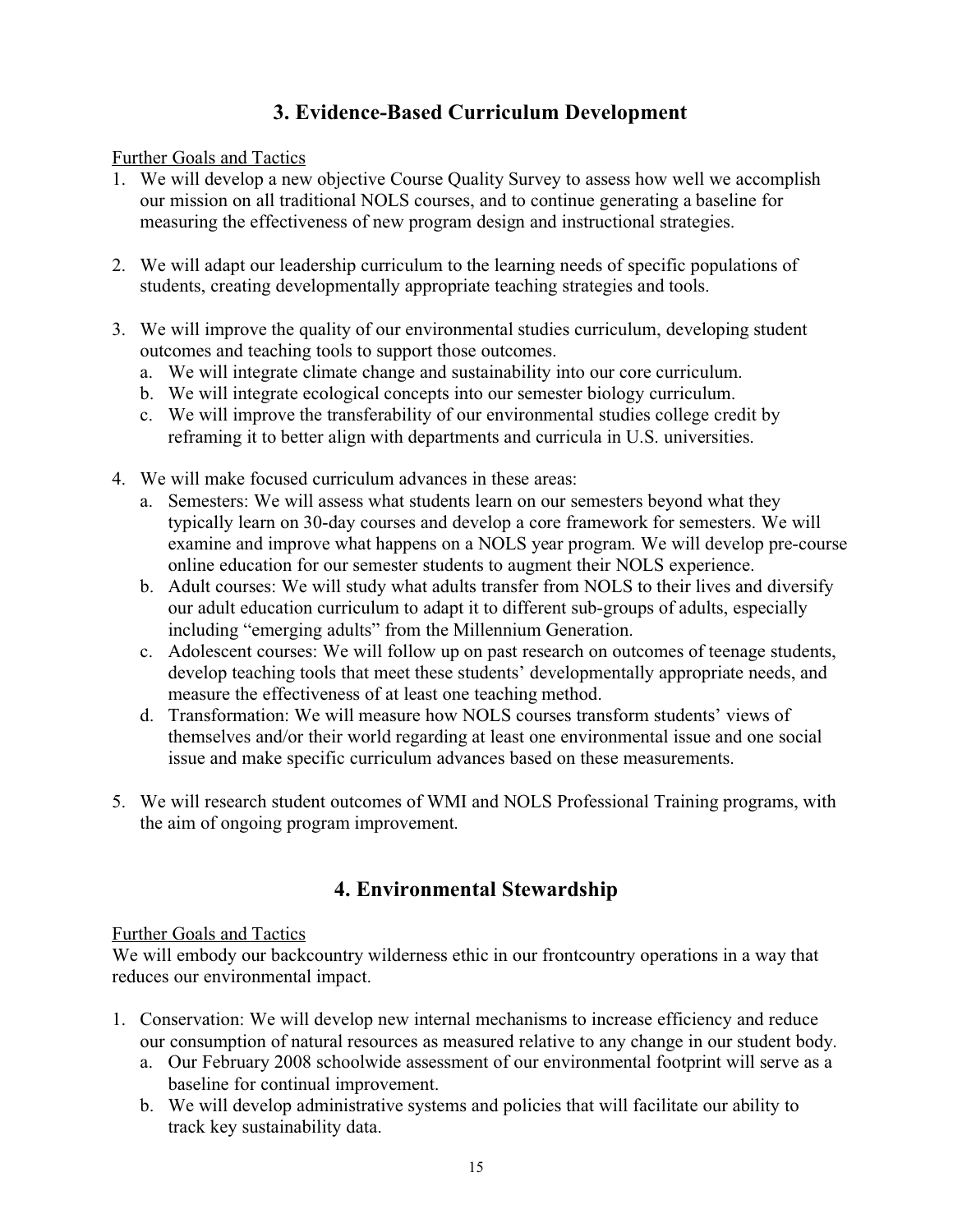- c. We will develop and achieve reductions in our carbon footprint on a student day basis.
- d. We will target other primary goals based on our response to the sustainability audit.
- 2. Education: We will provide students and staff with tools to make sustainable choices.
	- a. We will develop new curriculum to enable students to transfer backcountry sustainability to their frontcountry lives.
	- b. We will develop training tools for staff that demonstrate sustainability practices for the office and home.
- 3. Outreach: We will encourage sustainability practices in our partners, suppliers, and local communities.
	- a. We will provide learning opportunities for our local communities based on tangible outcomes of our internal sustainability program.
	- b. We will identify and cultivate working partnerships with equipment and product suppliers who are willing to work toward greater sustainability in their supply chains.

# **5. Philanthropic Support**

- 1. We will increase the number of accurate and accessible records in the NOLS database by 50% through database integration, staff management, and technical upgrades.
	- a. All WMI and non-catalog constituents will be effectively integrated into the NOLS database.
	- b. Execute a data wash and wealth research on the maximum number of relevant constituents in the database.
- 2. We will double the cumulative amount of alumni contacts made via electronic and hard copy mailings and event participation.
	- a. We will increase by 6% per year the number of and participation levels in our alumni events, including trips, seminars, and reunions.
	- b. We will double our electronic and hard copy alumni mailings, including *The Leader*, to reach our WMI graduates as part of NOLS' overall alumni group.
	- c. We will cultivate a former employee and instructor network to provide a group identity that motivates support for NOLS.
	- d. We will create a secure online network for alumni to update their personal data, network with other graduates, and register for events.
- 3. We will research, plan, and execute the largest fund-raising campaign in NOLS' history.
	- a. We will create a campaign draft plan by the end of 2008.
	- b. We will have a final campaign goal and plan adopted by June 2009.
	- b. We will secure 100% board participation during the quiet phase of the next campaign.
	- c. We will secure a minimum of two seven-figure gifts for this campaign.
- 4. We will grow annual philanthropic (non-campaign funding) support by an average of 6% per year.
	- a. We will increase the annual fund's donor base by 50%.
	- b. We will increase annual fund donor retention to a minimum of 65%.
	- c. WMI graduates will be included in annual fund solicitations.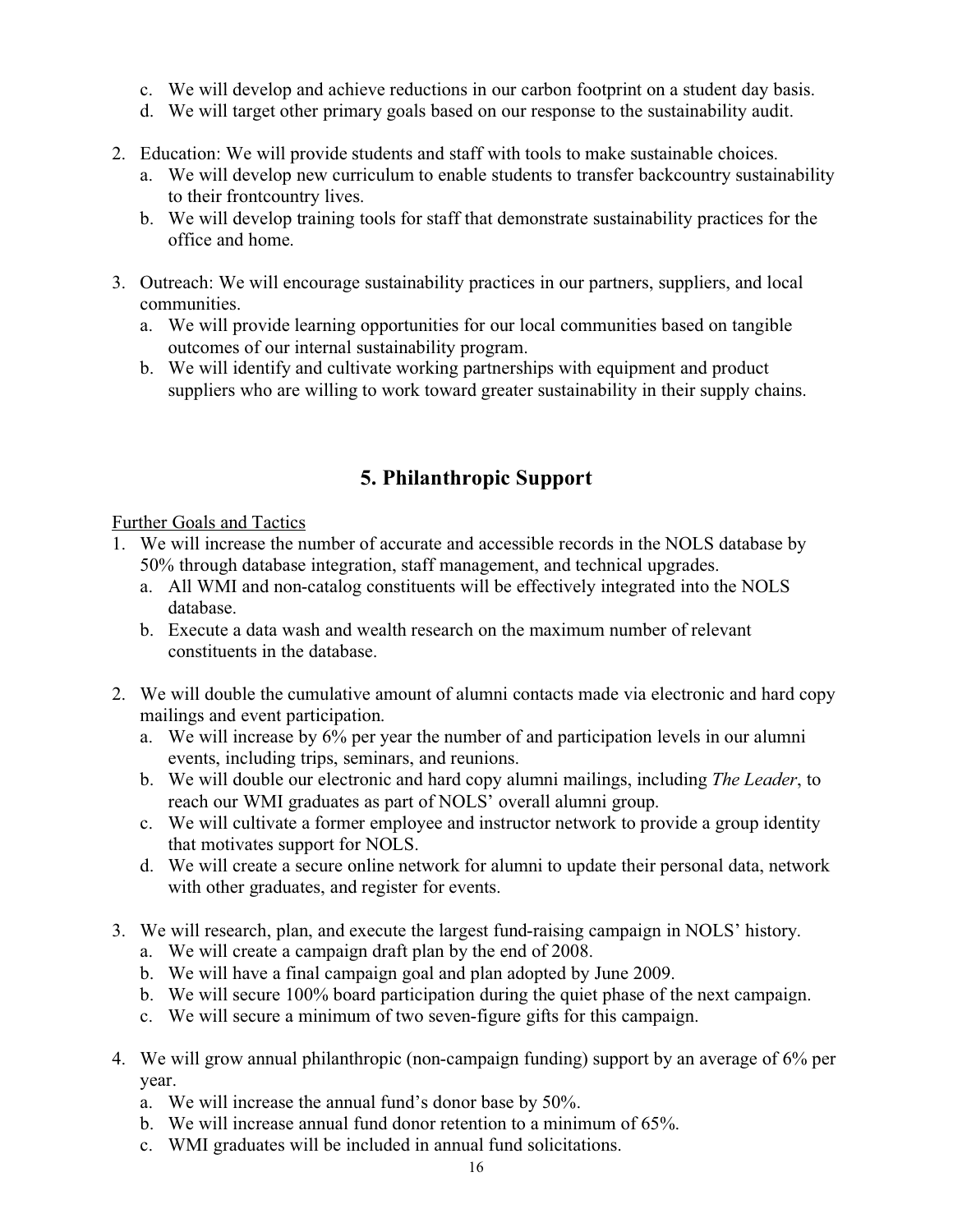## **6. Students**

Our goal continues to be providing an excellent education for a growing student body. We intend to develop new markets, both in the U.S. and internationally, as well as new course types and locations. Growth will be targeted with an emphasis on quality.

NOLS provides high quality, transformational educational experiences for our students. We measure this success through post-course surveys and academic research conducted by educational partners. We will make this education available to every student who is willing to work to attain it by increasing our outreach efforts and scholarship support. NOLS Professional Training and WMI provide a mechanism to deliver NOLS education to a variety of new and expanding markets.

- 1. To expand our educational impact and availability we will enroll up to 20% more student days by 2013. This could be achieved by growing at an average annual rate of 3% for catalog and WMI courses and by 10% for NOLS Professional Training.
- 2. With growing student demand we will adopt top-end growth targets for each season and investigate selectivity schemes to further improve our educational outcomes.
	- a. In 2008 define selectivity as it relates to NOLS and determine how we might implement. Determine if we will pursue selective admission or continue first come/first served.
	- b. Align financial aid policies with admission standards.
- 3. NOLS will continue its focus on U.S. markets for our students, but will seize opportunities to enter international markets.
	- a. Program expansion into Northern Europe provides an opportunity to expand into European markets.
		- i. We will develop and implement a marketing strategy to cost-effectively enter this market. Markets identified by 2010.
		- ii. Increase enrollment of European students from 26 in 2007 to 100 students by 2013.
	- b. NOLS will focus on improving domestic (U.S.) diversity. We will significantly increase the percentage of students from diverse backgrounds enrolled by 2013.
- 4. We will expand educational opportunities for local students (students who live near our operating schools). These programs are often subsidized to some degree.
	- a. Expand local student opportunities in Australia, New Zealand, the Yukon, and India.
	- b. Introduce offering in Brazil and Norway.
- 5. We will survey select populations to determine program expansion (skill and location) and identify new demographic markets.
	- a. We will scout three new international locations during the timeframe of this strategic plan. Investigations will include returning to Africa.
	- b. We will open new program locations as suitability is determined and programming is developed.
- 6. We will increase our educational partnerships by:
	- a. Adding ten colleges or universities to our college credit list at a rate of two per year. This will yield 100 students per year by 2013.
	- b. Gaining recognition for high school credit in the State of Wyoming.
	- c. Developing our relationship with the new WMI Australia leadership.
	- d. Further developing our relationship with Landmark Learning.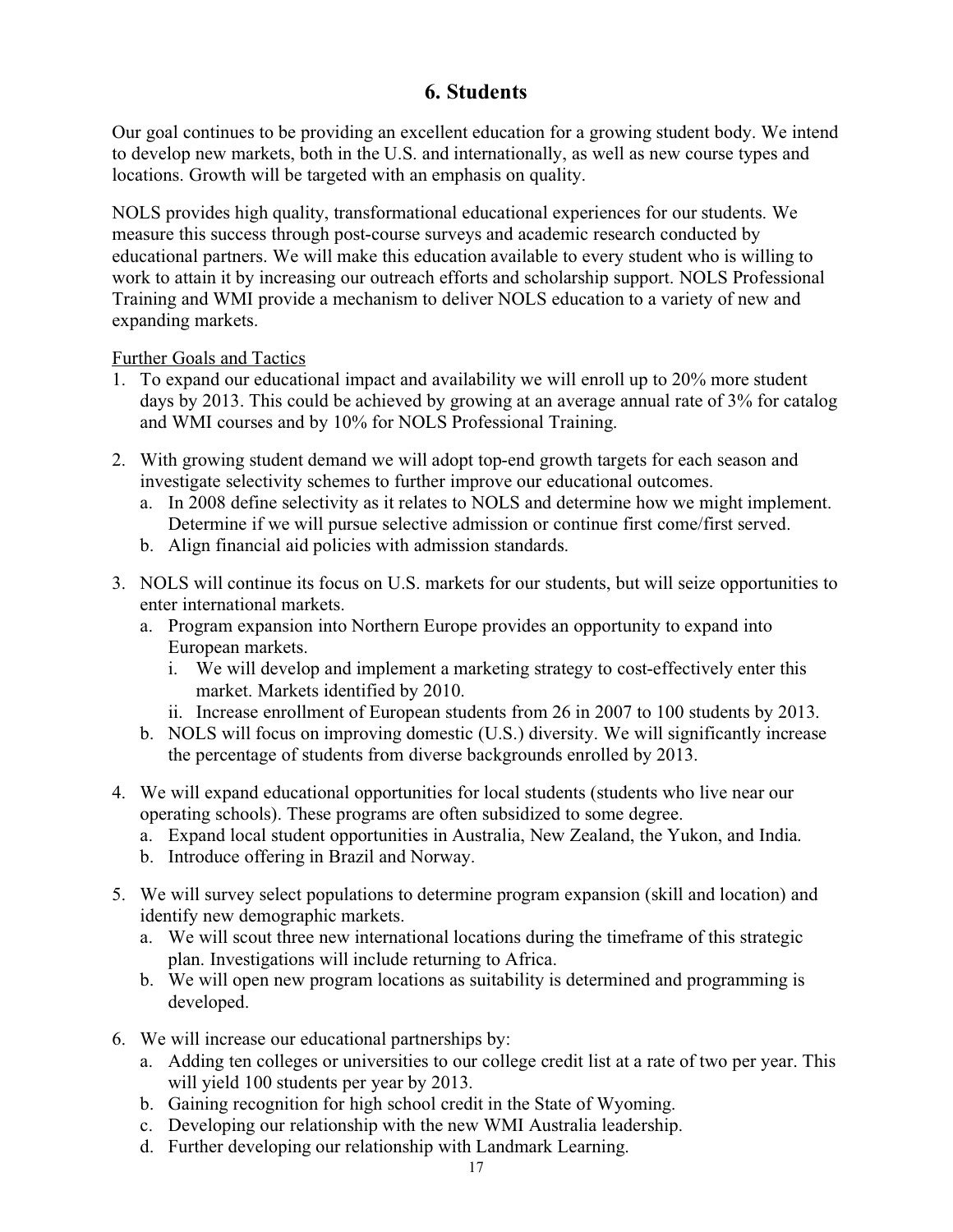## **7. Risk Management**

We will continue to promote the health and well-being of NOLS students and staff by managing the risks related to participation on extended wilderness education expeditions and to be the leading source and teacher of risk management practices in wilderness education. It is our goal to have no fatalities or disabling injuries.

NOLS students and staff interact with the natural environment and each other while pursuing adventurous activities in remote wilderness environments. This interaction presents hazards and associated risks, both physical and emotional, that are a vital element of a NOLS education. Our management of these risks is designed to balance the need to achieve our educational goals and prevent injury and illness while acknowledging that it is not possible to ensure absolute safety.

Risk management is emphasized by senior leadership and is a priority of all employees. We have a robust risk management program that enables our field courses to be successful. Key elements of this program include 1) the NOLS curriculum and pedagogy, which have been developed over four decades and is continually refined, 2) well-established field practices for conducting activities and managing risk exemplified by the NOLS Accepted Field Practices, a system that informs and supports field instructor judgment, enabling them to make appropriate decisions, 3) a vigorous field instructor performance assessment system that develops competency through feedback and skills training and enables the selection and hiring of field instructors that are the most appropriate for a particular position, course type, or location, 4) exceptional program support structure that provides equipment, food, transportation, and emergency response and management systems, and 5) an extensive incident collection and review process to facilitate and promote organizational learning.

- 1. Pursuant to the Risk Reduction Agreement with United Educators Insurance Company, we will enhance NOLS climbing instructor training in rescue skills.
- 2. Improve communication and enhance supervisory competency by holding annual faculty meetings.
- 3. Continually improve the program supervisor meeting and increase and report the percent of program supervisors who participate in a meeting within the two proceeding years.
- 4. Create a chief instructor position to provide focused attention on selected skill areas. The concept is one position held by one person for two years to focus on one area and then a different person would be hired for another two-year term to focus on a different skill area.
- 5. Evaluate and adopt current and emerging electronic communication technology for use during field emergencies pursuant to our established position statement.
- 6. Continue accreditation with the Association for Experiential Education.
- 7. Improve our process for writing and revising our Educator Notebook series of publications.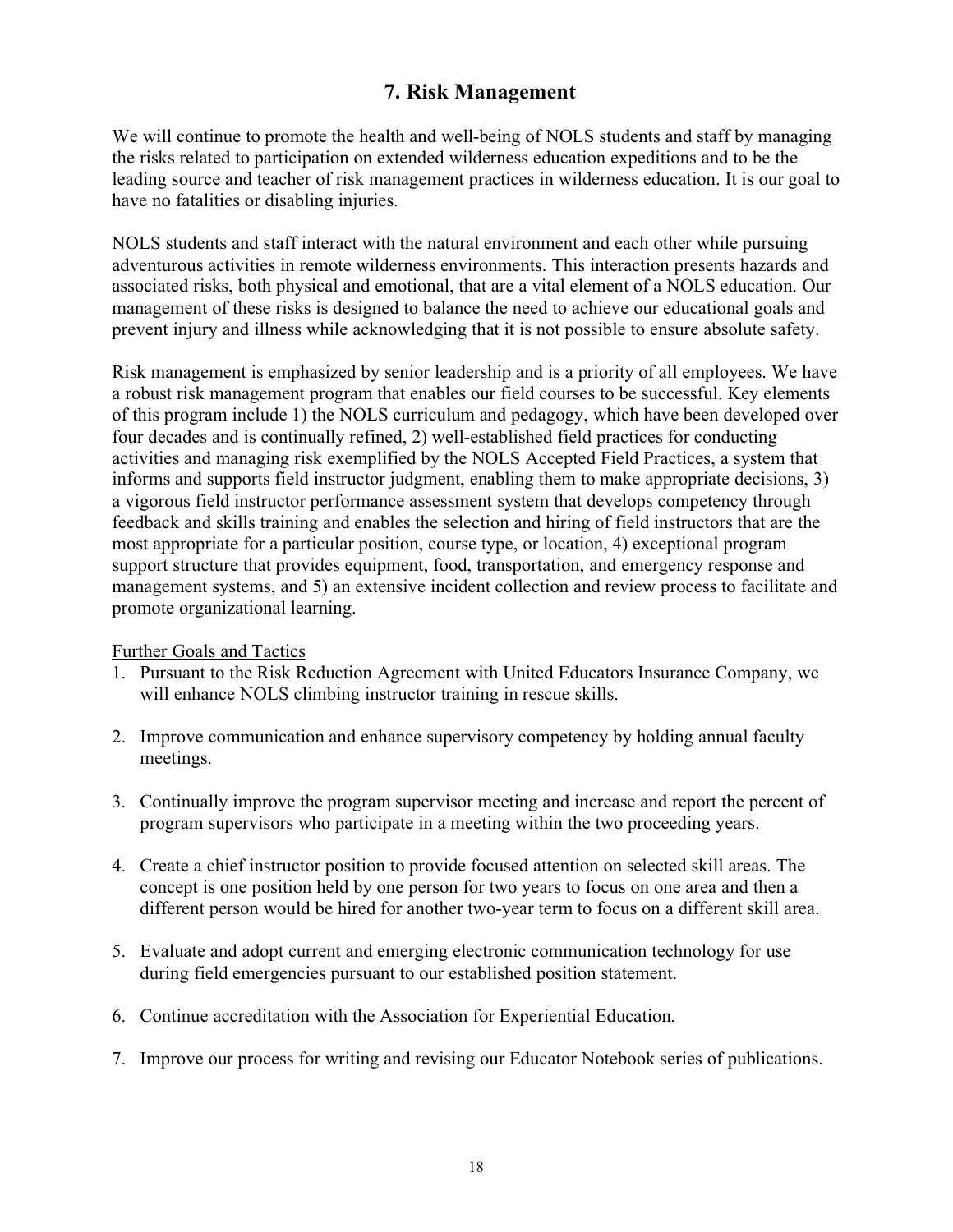## **8. Access to Wilderness Classrooms**

We will maintain and, when necessary, increase our access to wilderness classrooms in a way that enables us to meet or exceed our education goals.

We teach wilderness skills and leadership in the most inspiring and spectacular outdoor classrooms around the world. We are an exemplary permit holder on public land, and we build productive partnerships with land management agencies to help steward the future of our wilderness classrooms and our access to them. We pursue opportunities to distinguish ourselves as an educational institution providing value to public lands and the people who visit them. We actively engage with federal agencies and other permit holders to help shape federal and local policies that affect access to and recreational use of public land.

#### Further Goals and Tactics

We will secure access to new operating areas or additional user days in existing areas that will provide us with flexibility or, at a minimum, absolute ability to support expansion of our student days up to 20% by 2013.

- 1. By 2009, we will establish a process for producing an annual report that summarizes the status of our use days and facilitates more efficient use of available permitted access.
- 2. We will assess constraints on our existing permits and agreements, including limits on use allocation imposed by managing agencies and those resulting from degradation of the wilderness classroom. Where appropriate, we will implement solutions to alleviate those constraints.
- 3. When growth in student interest requires it, we will secure permits or permission to operate in new areas, which could include both public and private lands and waters.

## **9. Technology**

We will increase our ability to strategically leverage and utilize technology to advance our mission while preserving wilderness experience and values.

Information Technology is a tool and resource that enables and supports nearly every aspect of NOLS in pursuit of our mission and promotion of our values. To that end, we appropriately apply technology to attract prospective students, to learn about and effectively communicate with all members of our community, and to facilitate excellent performance in all of our staff. We maintain networks and services around the world to keep the NOLS community connected and provide for the security and integrity of the information in our care.

- 1. Reach, engage, and interact with NOLS constituencies using technologies they are familiar with and that fit the purpose.
	- a. Deploy an Internet portal where those wishing to interact with us on the Internet may, via a single login, request a catalog, apply for any of our public courses or programs, view and update their contact information, chat with an admission or alumni department staff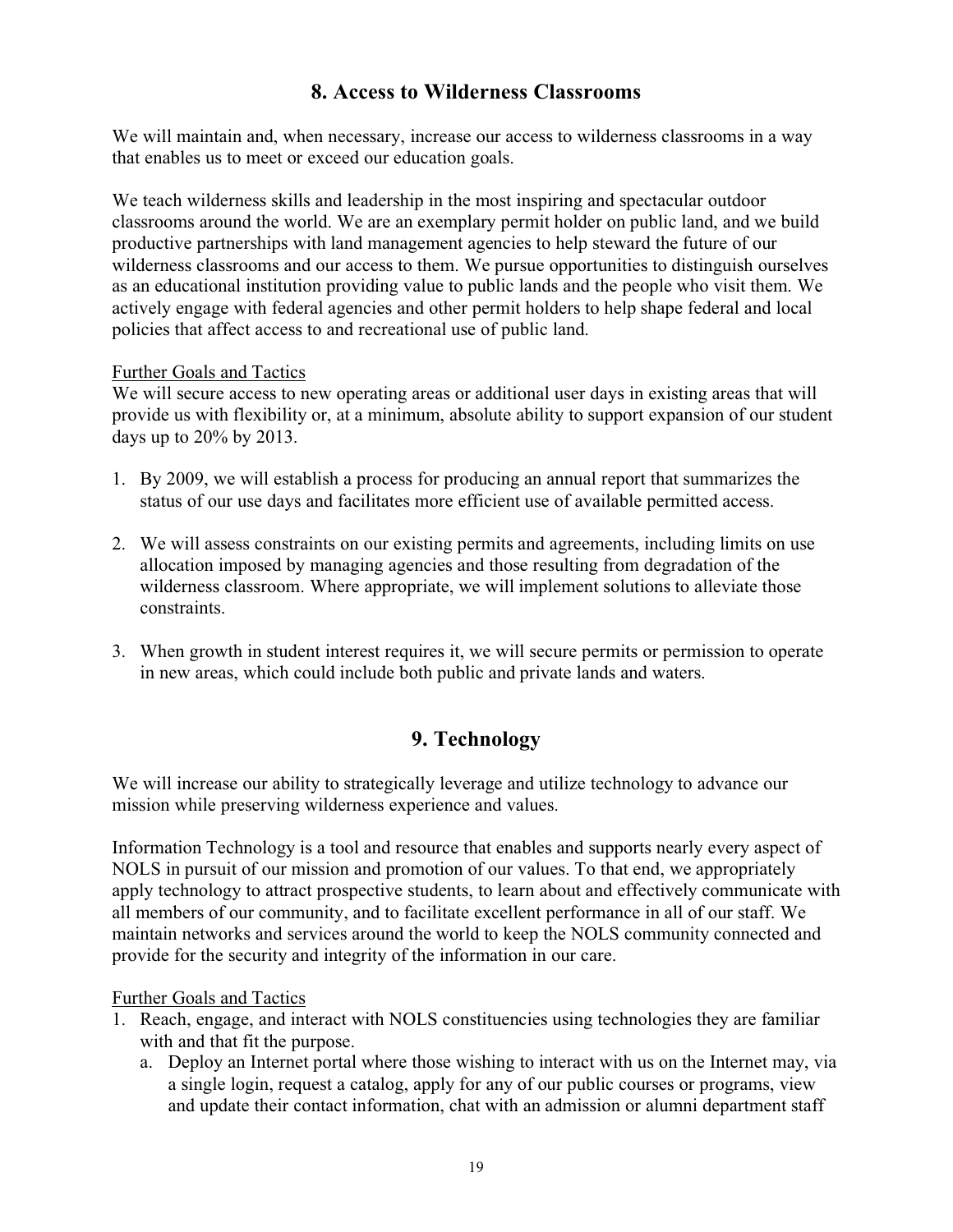member, manage their email list subscriptions, make a donation, or make a purchase from the online store.

- b. Further leverage interactive Internet technologies such as social networking and content sharing and distribution.
- 2. Improve the consistency and accuracy of our important data and provide all departments with access to the data they require.
	- a. Build support for current and developing business models in our core database.
	- b. Consolidate the storage of information about our product, people, and partners into a single authoritative database.
	- c. Develop a data governance function to define and control the data that should be gathered, the format and manner in which it is entered and stored, and to define and control access to data.
	- d. Provide an identified set of users with the ability to query the database and generate reports on data germane to their position.
- 3. Leverage technology to make informed marketing decisions and to track the efficacy of marketing initiatives.
	- a. Implement 'Customer Information Management' functionality to gather, manage, and use pertinent information about our prospects, students, and alumni.
- 4. Use technology to improve access to business-related information, curricula, and course materials.
	- a. Expand, update, and maintain the content on Rendezvous.
	- b. Define and implement a means for students to access course materials to which they are entitled.
	- c. Develop a process and define responsibility for reaching decisions about the technology we use in the field to access course materials and curricula.
- 5. Complete disaster recovery and business continuity planning by the end of 2008.

## **10. Expanding Brand Awareness**

We will continue to expand awareness of the NOLS brand as the authentic outdoor education leader by increasing our presence and authority in the social conversations of our time, including: fitness and obesity, ethical leadership, under-performing schools, environmental awareness, nature-deficit disorder.

The NOLS brand is education for extended, remote backcountry expeditions. It is experiential, hands-on education that focuses on outdoor skills, leadership, and the environment and we prepare our students to lead in the wilderness. Our leadership skills are transcendent and apply as well in the classroom and boardroom as they do on the top of Denali. The NOLS brand is real skills and leadership taught in and for real wilderness worldwide.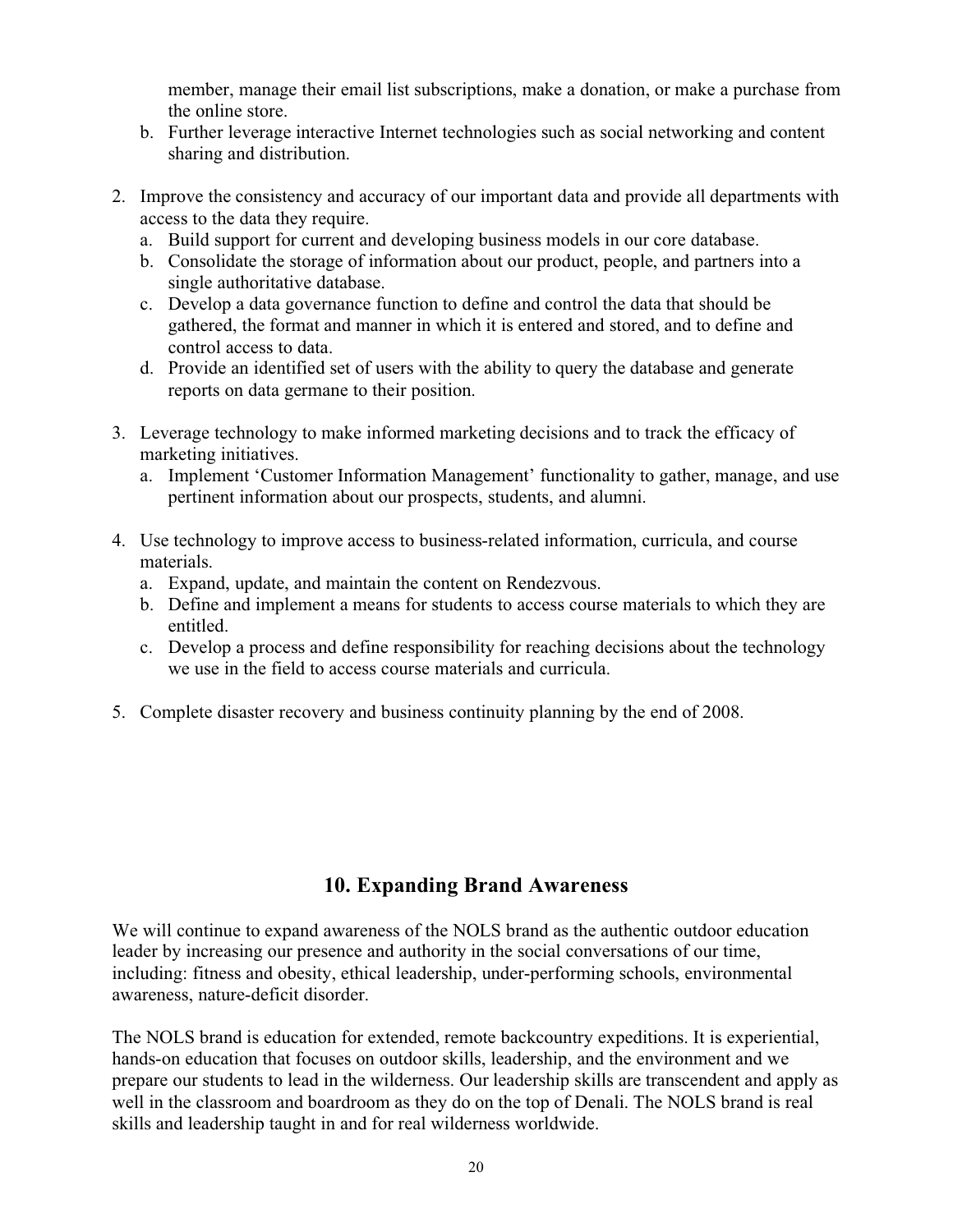NOLS is a clean, solid and well-respected brand, but one that lacks the awareness that it deserves. NOLS is well known in the outdoor industry and in many educational circles. General awareness of the school is weak, but has increased substantially in the last few years. Some of our increased recognition has come as a result of promotional efforts, but most has come as a result of high-quality programming and the opportunities that NOLS Professional Training and our Wilderness Medicine Institute have provided in offering our product to a broader audience. These new audiences—NASA, U.S. Naval Academy, and others—have in turn lent credibility and enhanced the school's recognition.

- 1. NOLS will further distinguish itself as a nonprofit educational institution.
	- a. We will ramp up the NOLS book program with a goal of two new NOLS books every year.
	- b. We will expand the educational content available on the NOLS website making it a resource for outdoor education professionals worldwide.
	- c. Adding ten colleges or universities to our college credit list at a rate of two per year. This will yield 100 students per year by 2013.
	- d. Gaining recognition for high school credit in the State of Wyoming.
- 2. NOLS will further distinguish itself as the outdoor authority.
	- a. We will aggressively pursue media opportunities to speak on skills, health, and risk issues with the goal of appearing in 20 articles per year dealing with these subjects.
	- b. We will achieve one important alliance with a major player in the outdoor industry.
- 3. NOLS will further position itself and outdoor activities as an important element of a healthy lifestyle appearing in at least 10 articles per year.
- 4. We will assume a major role in the national discussion concerning children and nature.
	- a. NOLS will be involved with media coverage concerning this topic participating in at least five articles per year.
	- b. NOLS will pursue opportunities that focus on parents and children developing an appreciation for the outdoors (among the ways to do this: course mix, National Forum on Children and Nature, Dangerous Book for Boys TV series).
- 5. NOLS will highlight our graduates as leaders in education, business, exploration, media, and conservation.
	- a. NOLS will launch an annual tour of NOLS graduates who will speak on leadership.
	- b. NOLS will stimulate press on NOLS graduates leading in their industries or communities leading to at least 10 articles per year.
- 6. NOLS will investigate and pursue a method to identify young people with high likelihood to be in future leadership roles and recruit them to NOLS courses.
- 7. In 2009, NOLS will do a brand awareness survey focused on measuring broad brand awareness and, more specifically, on the public understanding of NOLS in relation to our other branding priorities. In 2013, we will re-do the survey to assess the impact of our efforts.